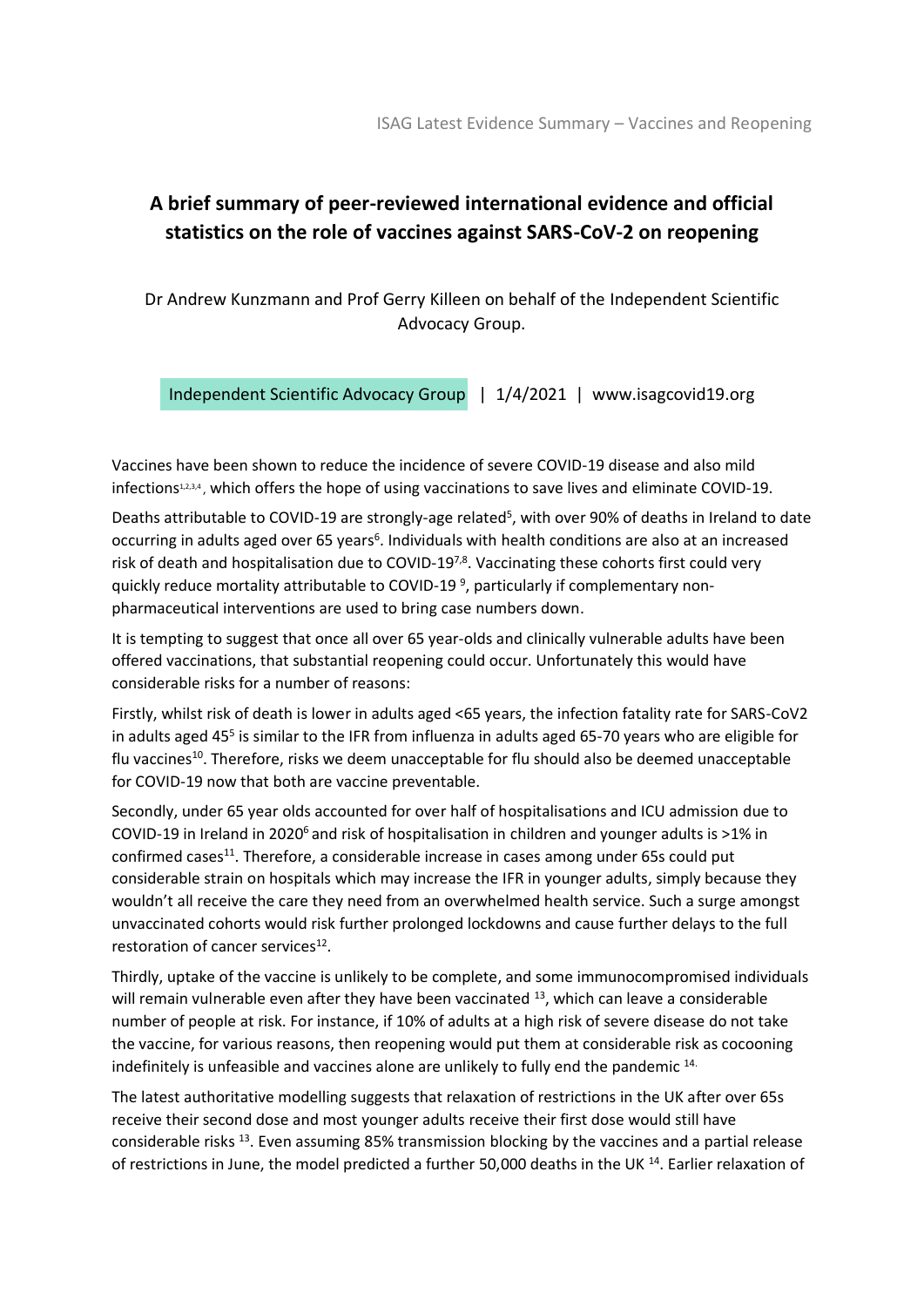restrictions, before younger adults get vaccines, was predicted to lead to over 100,000 deaths across the UK<sup>14</sup>. Non-pharmaceutical measures to reach elimination will be needed to avoid this. Similarly, modelling by NPHET indicates that any meaningful reopening in Ireland (which would likely bring R>2) over the next month or two could result in another wave with between 180-500 individuals admitted to ICU per week, which far exceeds the recent surge seen after Christmas 15.

Additionally, the newer variants present even bigger risks in the event of premature reopening or slow burn endemicity persisting because vaccines alone are insufficient to eliminate transmission<sup>14</sup>. Under such conditions where the virus persists at appreciable levels, the risks new variants emerging are exacerbated. Indeed the P1 variant currently ravaging Brazil arose under similar conditions in the Amazonian city of Manaus where three quarters the population may have already had COVID some months previously  $16,17$ . Like P1<sup>16</sup>, the B.1.1.7 variant that dominates the UK and Ireland is considerably more transmissible <sup>18</sup> and is associated with a higher risk of hospitalisation <sup>19</sup> and death, even in younger people<sup>20</sup>. Fortunately, the vaccines still seem effective against the B.1.1.7 variant <sup>21</sup>. However, there are concerns that some vaccines may be less effective against infection from the B.1.3.5.1 variant, sometimes dubbed the South African variant  $^{21}$ . A trial of the Astra Zeneca vaccine in South Africa was halted because interim results showed it would be unlikely to achieve sufficient protection against infection <sup>22</sup>. Whilst the impact on severe disease could theoretically be stronger, preventing the importation and spread of B.1.3.5.1 should be prioritised until we have better evidence to gauge what vaccines may be most effective against it and whether booster doses will be required. More worrying, the virus continues to evolve, apparently on an upward trajectory of virulence and transmissibility, so there are real risks of further variants emerging which may send us back to square one or worse.

Instead of using vaccinations just for reducing deaths among the vulnerable at the expense of the young, we should combine these two complementary (pharmaceutical and non-pharmaceutical) approaches to accelerate our progress towards elimination of existing COVID variants. In doing so, we would put ourselves in a much more robust position to deal with any new variants that could arise anywhere on the planet, which will have epidemiological and immunological characteristics that remain to be seen and may be even more difficult to tackle with either approach alone.

- 1. Polack et al. New England Journal of Medicine. 2020 Dec 31;383(27):2603-15. [doi/full/10.1056/NEJMoa2034577](https://www.nejm.org/doi/full/10.1056/NEJMoa2034577)
- 2. Dagan et al. BNT162b2 mRNA Covid-19 Vaccine in a Nationwide Mass Vaccination Setting. N Engl J Med. 2021 Feb 24:NEJMoa2101765. [doi/full/10.1056/NEJMoa2101765](https://www.nejm.org/doi/full/10.1056/NEJMoa2101765)
- 3. Tande et al., Impact of the COVID-19 Vaccine on Asymptomatic Infection Among Patients Undergoing Pre-Procedural COVID-19 Molecular Screening. Clinical Infectious Diseases <https://doi.org/10.1093/cid/ciab229>
- 4. Voysey et al. Safety and efficacy of the ChAdOx1 nCoV-19 vaccine (AZD1222) against SARS-CoV-2: an interim analysis of four randomised controlled trials in Brazil, South Africa, and the UK. The Lancet. 2021 Jan 9;397(10269):99-111.<https://www.sciencedirect.com/science/article/pii/S0140673620326611>
- 5. Levin et al. Assessing the age specificity of infection fatality rates for COVID-19: systematic review, metaanalysis, and public policy implications.Eur J Epidemiol 35,1123–1138[. doi.org/10.1007/s10654-020-00698-1](https://doi.org/10.1007/s10654-020-00698-1)
- 6. Central Statistics Office: COVID-19 Deaths and Cases, Series 25 <https://www.cso.ie/en/releasesandpublications/br/b-cdc/covid-19deathsandcasesseries25/>
- 7. Clift et al. Living risk prediction algorithm (QCOVID) for risk of hospital admission and mortality from coronavirus 19 in adults: national derivation and validation cohort study BMJ 2020; 371 :m3731 <https://www.bmj.com/content/371/bmj.m3731>
- 8. Williamson et al. Factors associated with COVID-19-related death using OpenSAFELY. Nature 584, 430–436 (2020).<https://doi.org/10.1038/s41586-020-2521-4>